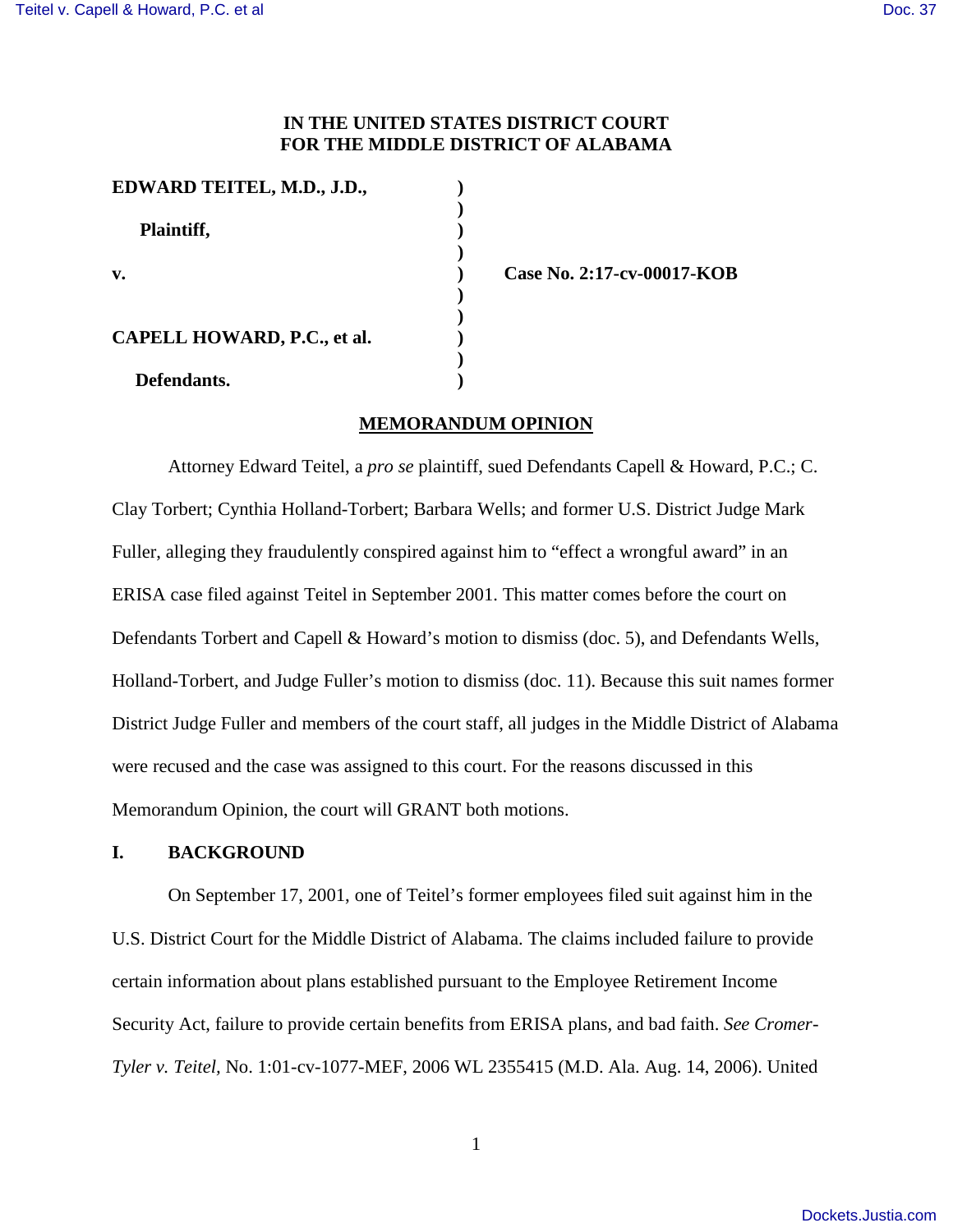States District Judge Mark Fuller presided over the case. The case was assigned to U.S. Magistrate Judge Susan Walker on September 17, 2001, and reassigned to Judge Fuller on March 25, 2003. C. Clay Torbert, a named defendant here, was of counsel at Capell & Howard and represented the plaintiff in the ERISA case against Teitel.

On October 15, 2001, Teitel filed a motion to dismiss the ERISA case for failure to state a claim upon which relief can be granted, but the motion remained on the court's docket for approximately 16 months without any activity. On February 28, 2003, Magistrate Judge Walker issued an order giving the employee two weeks to respond to Teitel's motion to dismiss. The order allowed Teitel to reply to any response on or before March 26, 2003. (Doc. 6, Case 1:01 cv-01077-MEF). Teitel retained counsel on March 7, 2003; the case was reassigned to Judge Fuller on March 25, 2003; and Teitel's attorney filed his reply on April 23, 2003.<sup>[1](#page-1-0)</sup> The employee then filed a motion to strike Teitel's reply because it was untimely and made new arguments for dismissal not found in the motion to dismiss. Judge Fuller granted the motion, sruck Teitel's reply, and then denied Teitel's motion to dismiss.

Teitel's case proceeded to the summary judgment phase, where Judge Fuller remanded the case to the administrator of the "Edward R. Teitel, M.D., P.C. Money Purchase Pension Plan" to allow the employee to exhaust her remedies under the plan by appealing the denial of her claim. (Doc. 61 at 11, Case 1:01-cv-01077-MEF). Judge Fuller also permitted the employee to reopen the case and challenge the administrator's determination should she find it necessary to do so.

 $\overline{a}$ 

<span id="page-1-0"></span><sup>&</sup>lt;sup>1</sup> Teitel states in his Complaint that his reply was filed "a mere 3 days" late. (Doc. 1 at 5). However, a review of the CM/ECF docket sheet shows that Teitel filed his reply on April 23, 2003. *See* (Case No. 1:01-cv-01077-MEF, doc. 14).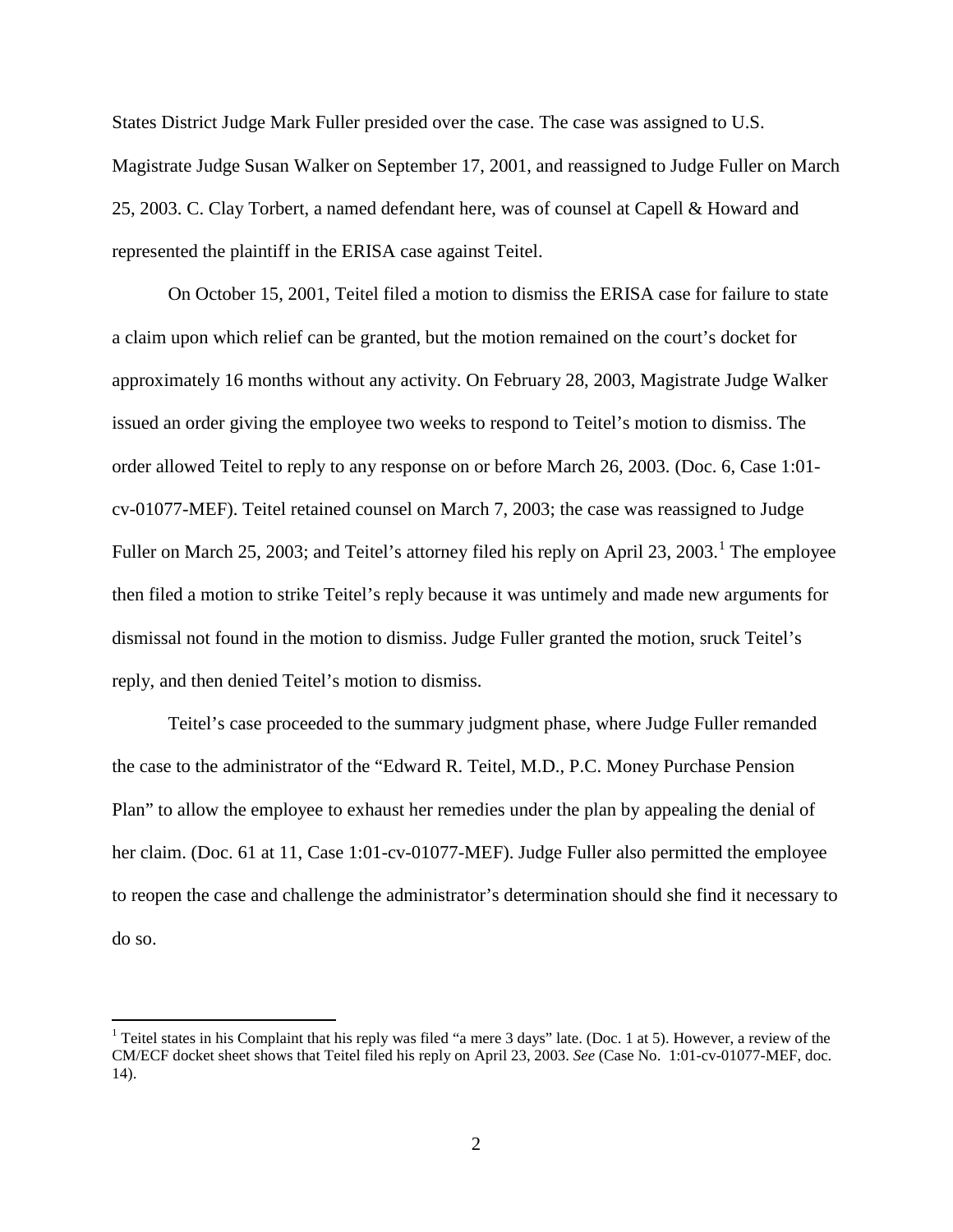On remand to the plan administrator, Teitel "granted" the employee's request for benefits. (Doc. 1 at 5). Then the employee reopened the case before Judge Fuller to pursue statutory penalties and attorney's fees. Teitel's suit culminated in a bench trial before Judge Fuller, in which he awarded the employee over \$240,000 in statutory penalties, attorney's fees, and  $\cos(s)^2$  $\cos(s)^2$ 

After the district court entered judgment against Teitel, he apparently avoided payment of the judgment until July 2009. In his complaint, Teitel states Torbert and Capell & Howard "continued to pursue the judgment in Texas," where they "retained local counsel . . . and directed an effort to perfect and enforce the judgment," eventually resulting "in enough pressure on [Teitel] that he ultimately agreed to pay the judgments." (Doc. 1 at 6). Teitel completed the payment schedule, "which had been required by the fraudulently obtained settlement," in 2013. (Doc. 1 at 6).

 Sometime around October 2014, Teitel became curious when he saw a news article about Judge Fuller's arrest for domestic violence in August 2014. Teitel conducted an internet investigation and found information "that implicated Defendants in a serious conflict of interest which was present during the pendency of the ERISA case" before Judge Fuller. (Doc. 1 at 7). He discovered reports implicating Judge Fuller in a number of "'unfair' results, resulting from conflicts of interest." (*Id.*) Based on the media criticism, Teitel alleges Judge Fuller's conduct left him "vulnerable to undue influence by anyone who knew of his shenanigans." (*Id.*). Yet aside from "inferences in the media that Fuller might be susceptible to extortion or coercion to

 $\overline{a}$ 

<span id="page-2-0"></span> $2^2$  The Eleventh Circuit affirmed the judgment following the bench trial and the award of attorney's fees, reversed the district court's dismissal of one of plaintiff's unsuccessful claims, and remanded the case to the district court. *See Cromer-Tyler v. Teitel*, 294 Fed. Appx. 504, 508-09 (11th Cir. 2008).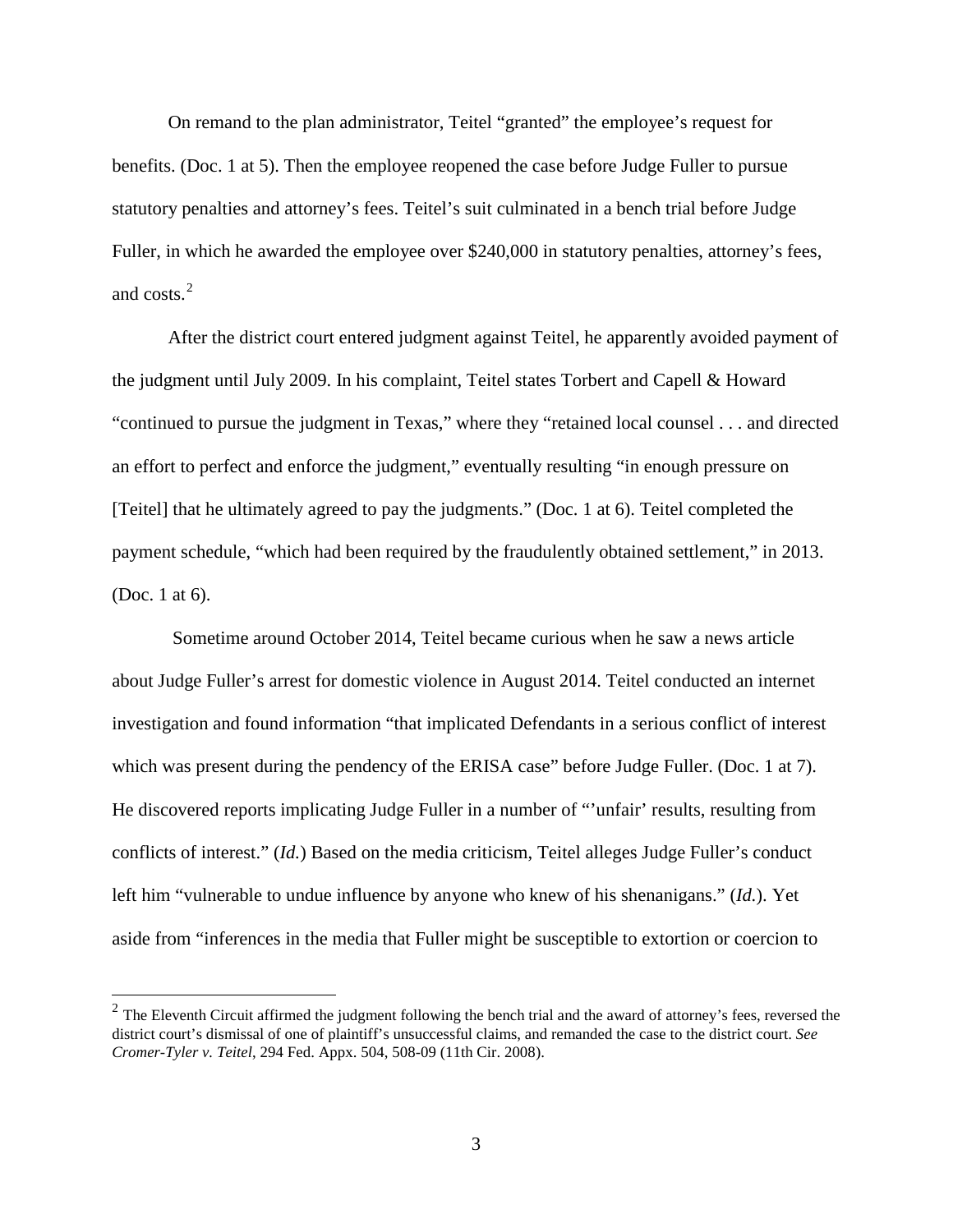keep 'the open secrets' secret at the office" (*id.*), Teitel provides no facts or information regarding how these internet search results or Judge Fuller's alleged vulnerability relate to this case.

Teitel also discovered that Defendant Barbara Wells had joined Torbert's firm, Capell  $\&$ Howard, in 1996 and became a shareholder in 2001—the same year the ERISA case was filed against Teitel. Teitel states that given her practice focus, it is likely that she had "actual knowledge of the case," "may have worked on it at the office, been consulted at the office, done research relative to the case, or, at least, knew of the case from firm meetings." (Doc. 1 at 8). Then Wells became Judge Fuller's career law clerk in December 2002, just three months before the magistrate judge allowed the employee in the ERISA suit to file a late response to Teitel's motion to dismiss.

Teitel also discovered that Defendant Cynthia Holland-Torbert is Defendant Torbert's wife. She was a staff attorney at the Middle District of Alabama while her husband was representing the plaintiff in Teitel's ERISA case. Teitel does not provide any facts showing that Wells or Holland-Torbert actually worked on or otherwise influenced his ERISA case during their time at the Middle District. Rather, Torbert simply states that, "on information and belief, Defendant Torbert used these connections to obtain an unfairly one-sided victory in favor of his client, avoiding claims of malpractice and brining financial reward to all Defendants." (Doc. 1 at  $10-11$ ).

## **II. STANDARD OF REVIEW**

A Rule 12(b)(6) motion to dismiss attacks the legal sufficiency of the complaint. The Federal Rules of Civil Procedure require the complaint to provide "a short and plain statement of the claim" demonstrating that the plaintiff is entitled to relief. Fed. R. Civ. P.  $8(a)(1)$ . A plaintiff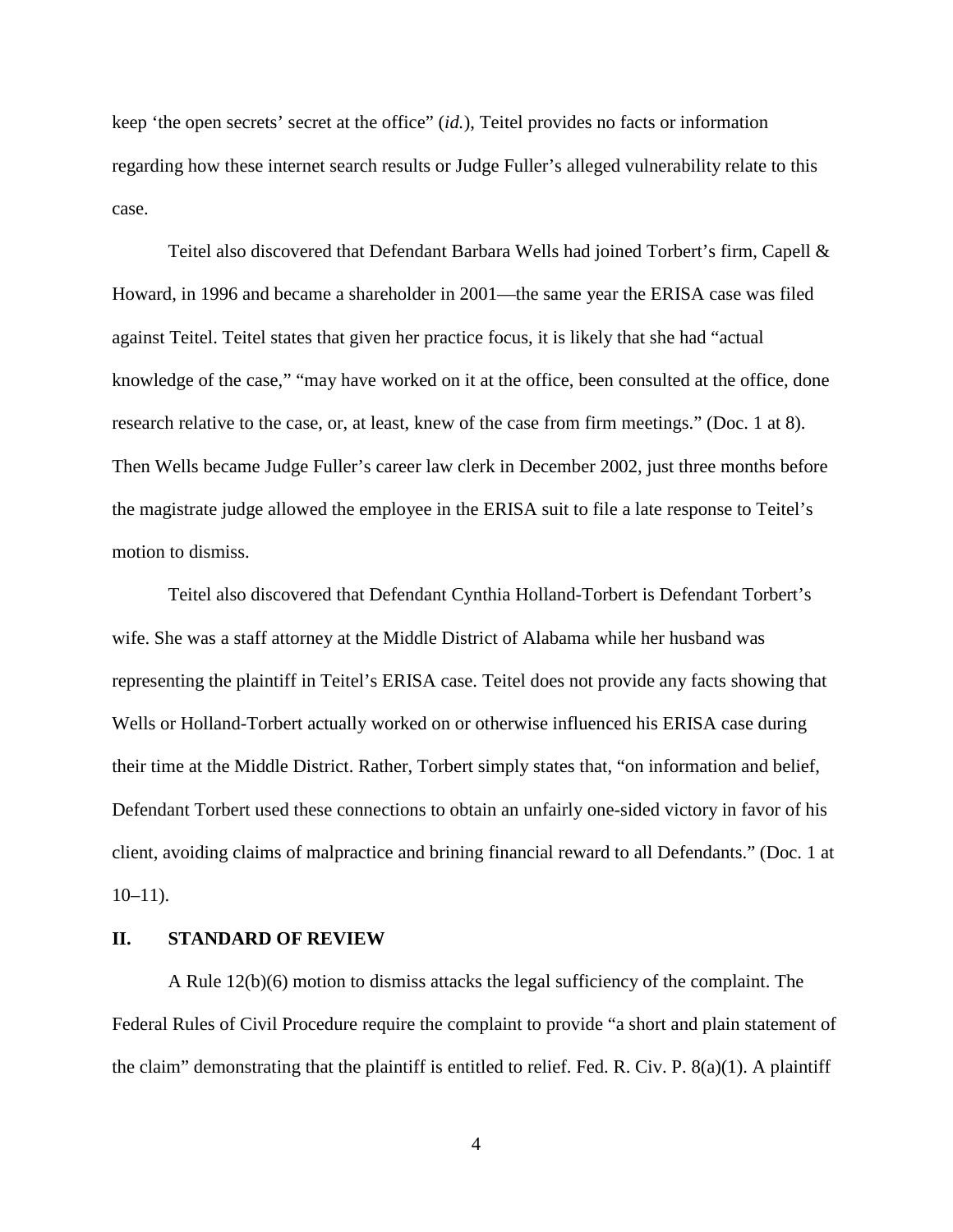must provide the grounds of her entitlement, but Rule 8 rarely requires detailed factual allegations. *Bell Atl. Corp. v. Twombly*, 550 U.S. 544, 555 (2007) (quoting *Conley v. Gibson*, 355 U.S. 41, 47 (1957)). Rule 8 does, however, demand "more than an unadorned, thedefendant-unlawfully-harmed-me accusation." *Ashcroft v. Iqbal*, 556 U.S. 662, 678 (2009). Pleadings that contain nothing more than a formulaic recitation of the elements of a cause of action do not meet Rule 8 standards. *Twombly*, 550 U.S. at 555, 557.

The Supreme Court explained that "[t]o survive a motion to dismiss, a complaint must contain sufficient factual matter, accepted as true, to 'state a claim to relief that is plausible on its face.'" *Iqbal*, 556 U.S. at 678 (quoting and explaining its decision in *Twombly*, 550 U.S. at 570). To be plausible on its face, the claim must contain enough facts that "allow[ ] the court to draw the reasonable inference that the defendant is liable for the misconduct alleged." *Iqbal*, 556 U.S. at 678. Although "[t]he plausibility standard is not akin to a 'probability requirement,'" the complaint must demonstrate "more than a sheer possibility that a defendant has acted unlawfully." *Id.* "Where a complaint pleads facts that are merely consistent with a defendant's liability, it 'stops short of the line between possibility and plausibility of entitlement to relief.'" *Id.* (quoting *Twombly*, 550 U.S. at 557).

The Supreme Court has identified "two working principles" for the district court to use in applying the facial plausibility standard. The first principle is that, in evaluating motions to dismiss, the court must assume the veracity of *well-pleaded factual* allegations; however, the court does not have to accept as true legal conclusions even when "couched as [] factual allegation[s]" or "threadbare recitals of the elements of a cause of action, supported by mere conclusory statements." *Iqbal,* 556 U.S. at 678. The second principle is that "only a complaint that states a plausible claim for relief survives a motion to dismiss." *Id.* at 679.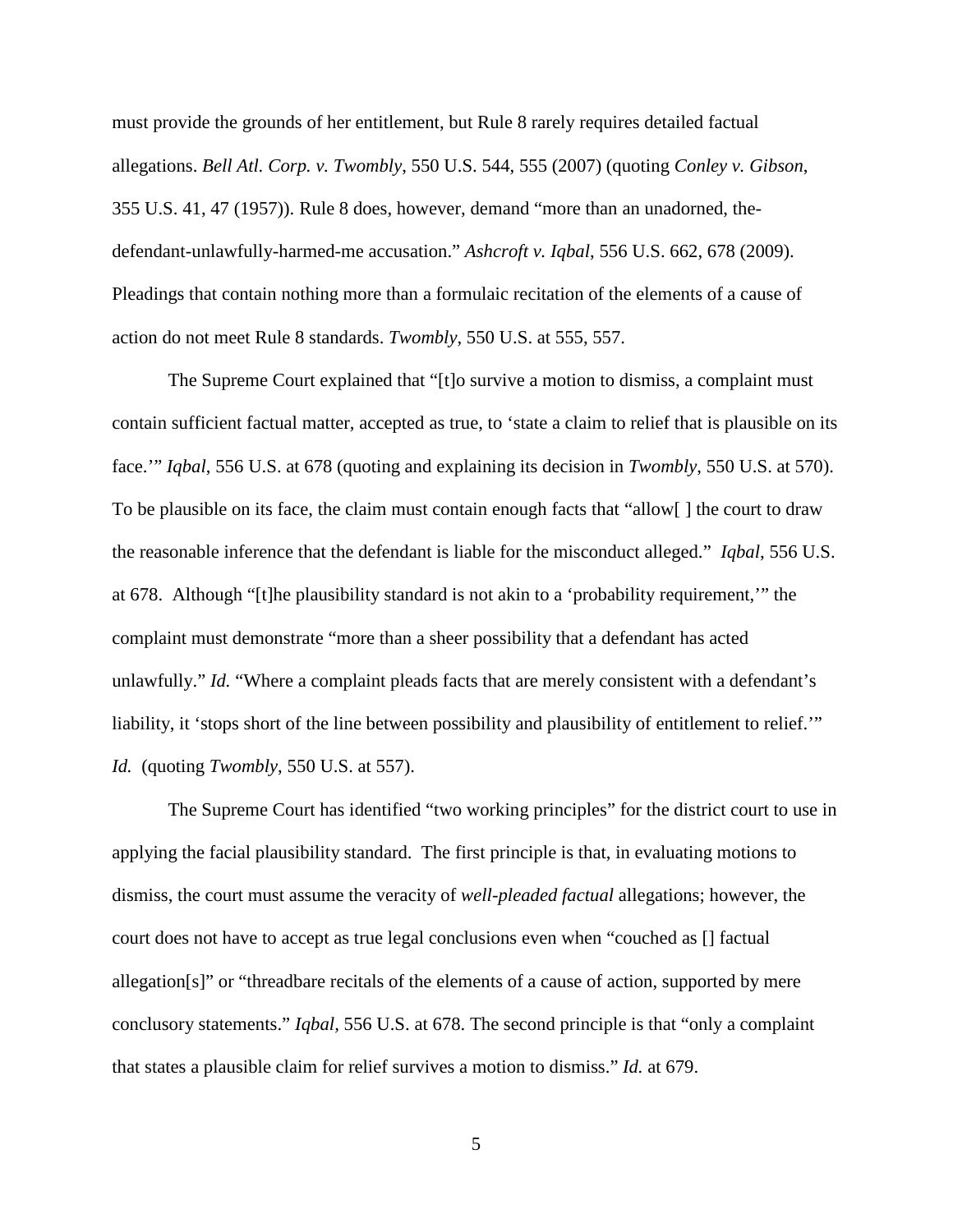So, under prong one, the court determines the factual allegations that are well-pleaded and assumes their veracity, and then proceeds, under prong two, to determine the claim's plausibility given the well-pleaded facts. That task is "context-specific" and, to survive the motion, the allegations must permit the court based on its "judicial experience and common sense. . . to infer more than the mere possibility of misconduct." *Id.* If the court determines that well-pleaded facts, accepted as true, do not state a claim that is plausible, the claim must be dismissed. *Id.*

### **III. DISCUSSION**

### **A. Claims Against the Federal Defendants**

The doctrine of judicial immunity "is an immunity from suit, not just from ultimate assessment of damages." *Mireles v. Waco*, 502 U.S. 9, 11 (1991). This immunity extends to judicial law clerks and staff attorneys when they are acting within the scope of their authority. *See Roland v. Phillips*, 19 F.3d 552, 555 (11th Cir. 1994) ("Nonjudicial officials are encompassed by a judge's absolute immunity when their official duties have an integral relationship with the judicial process.") (internal quotation omitted). Also, a plaintiff cannot overcome judicial immunity by alleging the defendant acted maliciously or in bad faith. *Mireles*, 502 U.S. at 11.

But, judicial immunity does not bar claims against a judge when a judge acts outside his judicial capacity, or when he acts "in the clear absence of all jurisdiction." *Stump v. Sparkman*, 435 U.S. 349, 349 (1978)*.* Teitel concedes that Defendants Fuller, Wells, and Hammond-Torbert were acting in their judicial capacity when they allegedly conspired to influence the outcome of his ERISA case. (Doc. 13 at 9). He claims, rather, that the federal defendants are not entitled to judicial immunity because Judge Fuller acted in the clear absence of jurisdiction.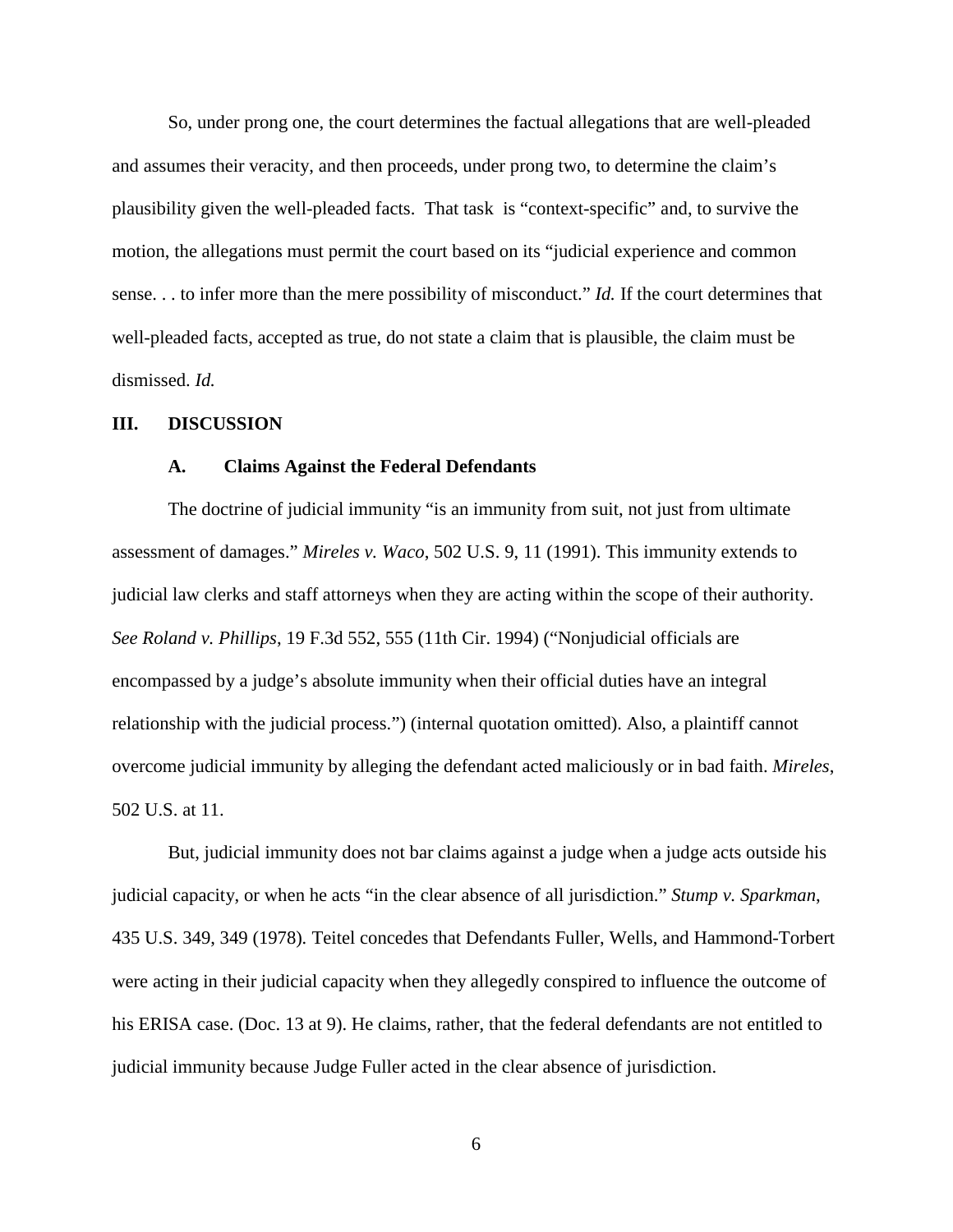To determine whether a judge acted in the absence of jurisdiction—and is therefore not protected by judicial immunity—the court asks "whether at the time he took the challenged action he had jurisdiction over the subject matter before him." *Stump*, 435 U.S. at 356. In *Dykes v. Hosemann*, 776 F.2d 942, 943 (11th Cir. 1985), the Eleventh Circuit clarified that the correct interpretation of the Supreme Court's statement of the rule means "a judge enjoys absolute immunity where he or she had subject matter jurisdiction over the matter forming the basis for such liability." So, to overcome judicial immunity on these grounds, Teitel must plead sufficient facts for the court to reasonably infer that Judge Fuller lacked subject matter jurisdiction over his ERISA case.

Teitel's sole basis for arguing that Judge Fuller acted in the absence of jurisdiction is that 28 U.S.C. § 455 stripped him of what was otherwise proper subject matter jurisdiction. The statute states that "any justice, judge, or magistrate judge of the United States shall disqualify himself in any proceeding in which his impartiality might reasonably be questioned." 28 U.S.C. § 455(a). Teitel contends that "from the moment § 455 applies to a judge, he does not have jurisdiction over the case." Thus, according to Teitel, the purported conflict of interest between the Defendants created a reasonable question of Judge Fuller's impartiality, which triggered § 455 and stripped him of jurisdiction over the ERISA case.

Teitel's proposition of law fails for two reasons. First, the Eleventh Circuit has clearly established that when conflicts of interest arise between a judicial law clerk and an attorney, law firm, or party, "it is the clerk, not the judge, who must be disqualified." *Hunt v. American Bank & Trust Co. of Baton Rouge, La.*, 783 F.2d 1011, 1015-16 (11th Cir 1986). Teitel does not allege Judge Fuller had a conflict of interest with any of the defendants. Rather, the conflicts, if any, existed between Defendants Torbert, Wells, and Hammond-Torbert. So, even if the court were to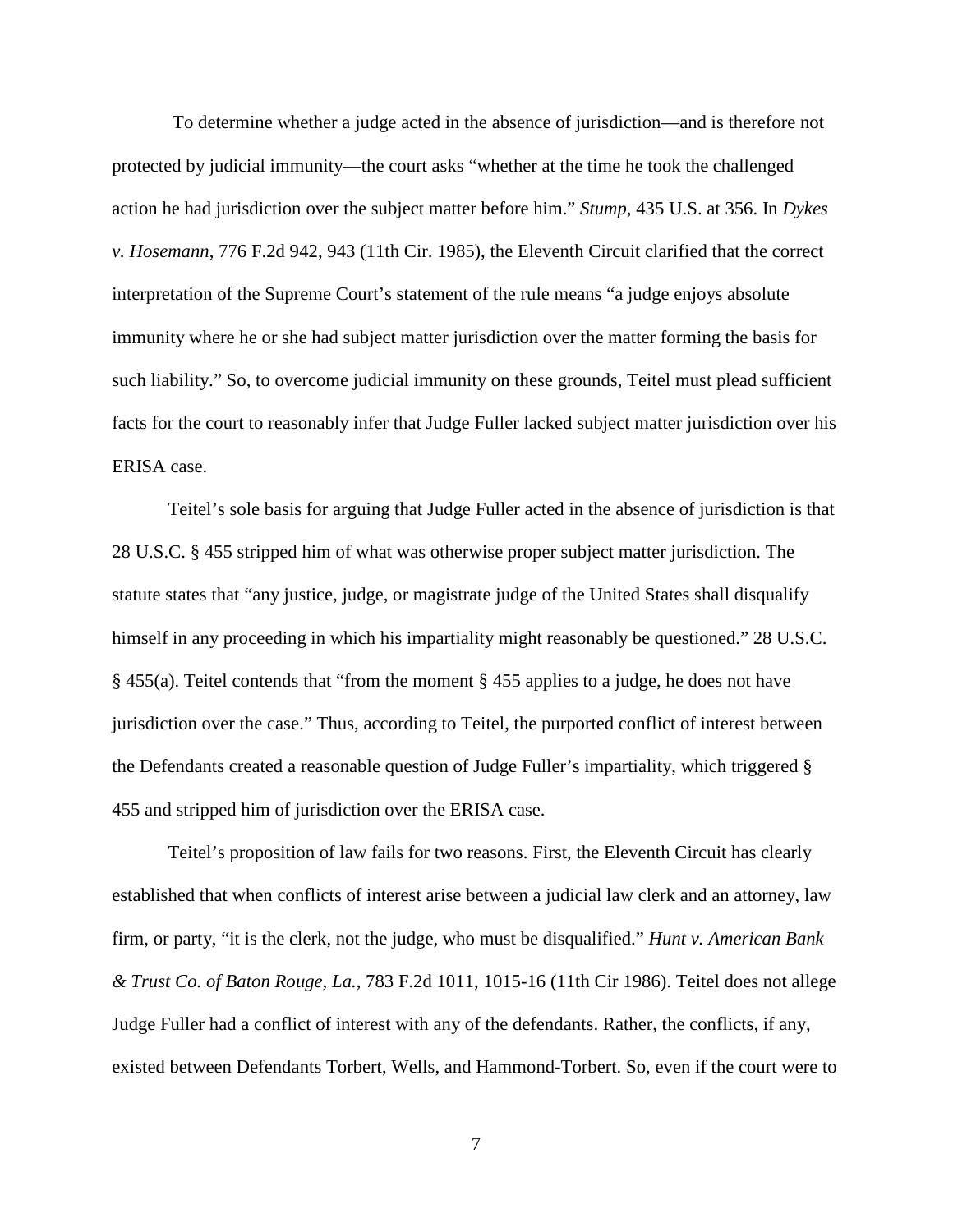find that § 455 deprives a judge of jurisdiction—which it does not—Teitel has not pleaded sufficient facts for the court to find that § 455 required Judge Fuller to recuse himself from the case. If Judge Fuller knew of the conflict of interest between Torbert, Wells, and Hammond-Torbert, he would simply need to screen off Wells and Hammond-Torbert from the case.<sup>[3](#page-7-0)</sup>

Second, § 455 makes no mention that its application deprives the court of subject matter jurisdiction, and Teitel provides no legal authority to support his theory that it does. The Supreme Court has made clear that a statute does not limit the jurisdictional authority of the district courts unless Congress clearly indicates its intention to do so. *See Henderson ex rel. Henderson v. Shineski*, 562 U.S. 428, 435–36 (2011). Thus, even if § 455 were applicable and required Judge Fuller's recusal, the court could not say that Judge Fuller acted in the absence of jurisdiction.

Even if the court somehow determined that Teitel had asserted enough facts to show that Judge Fuller had committed an ethical violation, Teitel still would not have a plausible cause of action. Teitel's argument by which he seeks to overcome the doctrine of judicial immunity is premised on an erroneous proposition of law. Thus, the immunity doctrine applies, and his claims against Defendants Fuller, Wells, and Hammond-Torbert are due to be dismissed for failure to state a claim upon which relief can be granted. $4$ 

## **B. Claims against Attorney Torbert and Capell & Howard**

Teitel's claims against Defendants Torbert and Capell & Howard include abuse of process, negligence, gross negligence, negligent misrepresentation, and fraudulent

<span id="page-7-0"></span><sup>&</sup>lt;sup>3</sup> To the extent Teitel's Complaint alleges that Defendants conspired to manipulate or extort Judge Fuller, and Judge Fuller's knowledge of that misconduct triggered  $\S$  455, the court finds Teitel's conspiracy theory is too speculative to allow the court to draw a reasonable inference the fraudulent activity occurred. See infr <sup>4</sup> Teitel previously abandoned all claims against these federal defendants in their official capacities, recognizing the

<span id="page-7-1"></span>claims are barred by the Eleventh Amendment. (Doc. 13 at 8).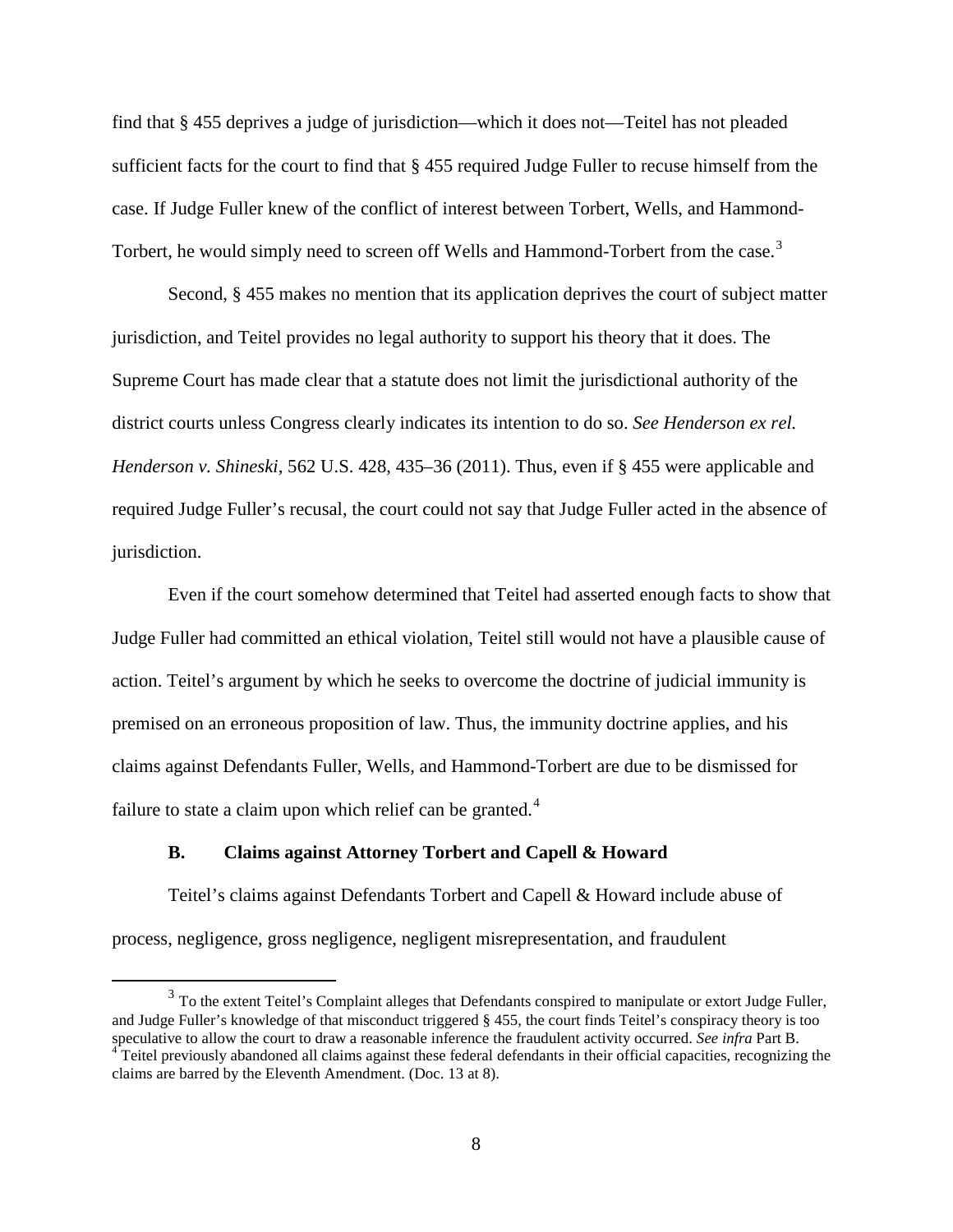misrepresentation.<sup>[5](#page-8-0)</sup> Teitel asserts Capell & Howard is liable for the actions of Defendants Torbert and Wells under the doctrine of respondeat superior. Torbert and Capell & Howard argue the court should dismiss all the claims pursuant to Fed. R. Civ. P. 12(b)(6) because Teitel's Complaint fails to plead facts plausibly showing a viable cause of action against them.

To begin, the crux of Teitel's claims against Torbert and Capell & Howard is that a conflict of interest existed among the Defendants; Torbert's wife was a staff attorney in the same judicial district as Judge Fuller, and Torbert's former partner at Capell & Howard was Judge Fuller's judicial law clerk. Teitel claims Torbert intentionally hid this conflict from him, and somehow used it to influence the outcome of Teitel's ERISA case for Torbert's and Capell & Howard's own personal gain.

Teitel appears to allege that Torbert's professional and personal relationships with Wells and Holland-Torbert, along with Judge Fuller's alleged vulnerability, provided him the opportunity to extort a favorable decision out of Judge Fuller in Teitel's ERISA suit. However, Teitel provides nothing more than the Defendants' positions and places of employment during the pendency of his ERISA case to suggest a conflict of interest existed. He provides no facts tending to show that Wells or Holland-Torbert actually worked on his ERISA case; nor does he produce any facts showing a conflict existed among the Defendants for any other reason. Without more, the court is left with merely Teitel's hunch about such a conflict.

Further, even if the court assumed a conflict of interest did exist among Defendants, Teitel provides no factual basis for how the alleged conflict affected his case. He points to the magistrate judge's "inexplicable" *sua sponte* allowance for the plaintiff to untimely respond to

 $\overline{a}$ 

<span id="page-8-0"></span><sup>&</sup>lt;sup>5</sup> In his Response to Torbert and Capell & Howard's Motion to Dismiss, Teitel clarified that he did not intend to include Torbert and Capell & Howard as defendants on his *Bivens* action claim in his Complaint. (Doc. 14 at 15).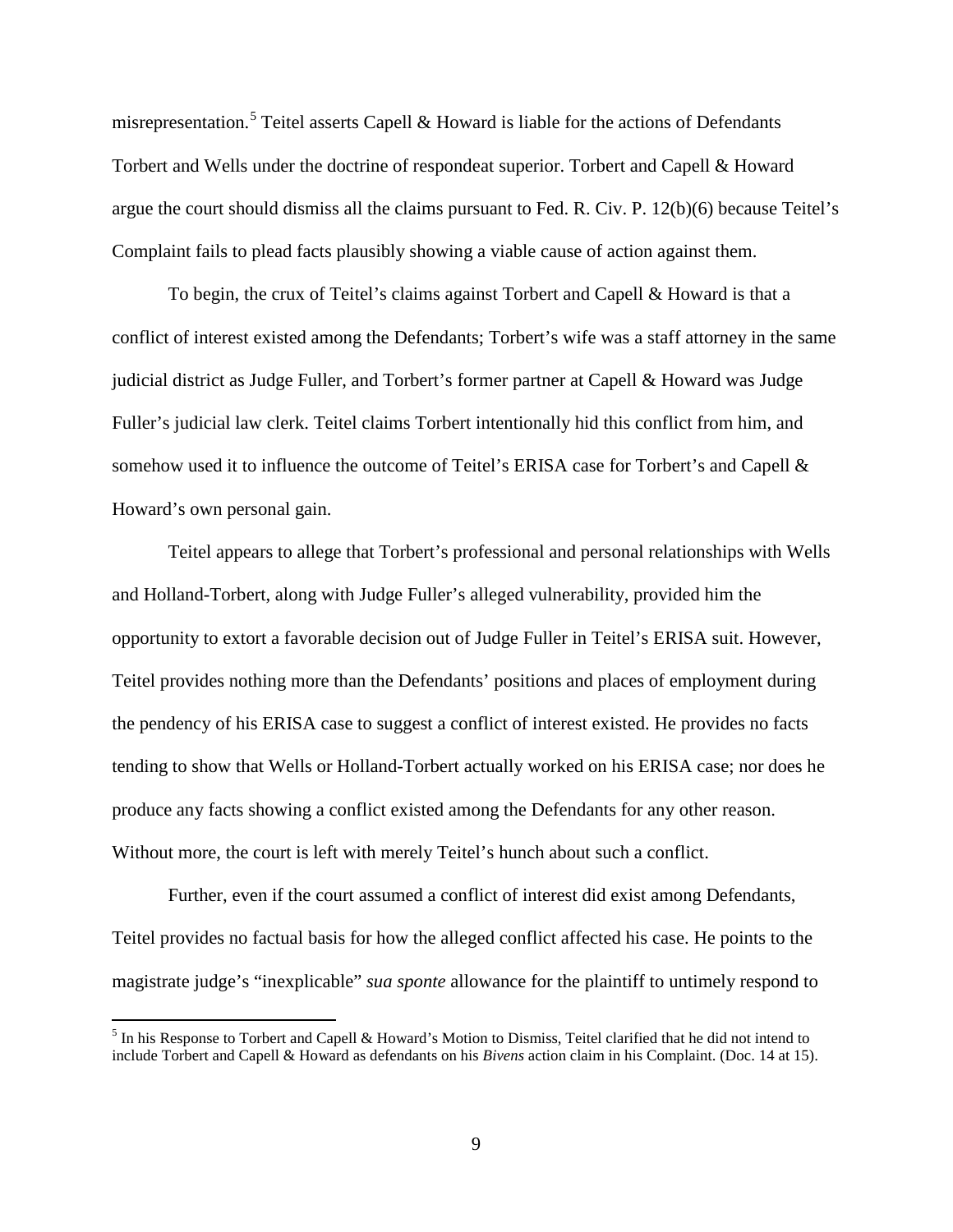his motion to dismiss, and Judge Fuller's striking of his own untimely reply brief as major indicators of the Defendants' fraudulent behavior. But aside from these allegations, and the adverse ruling he received (which the Eleventh Circuit affirmed), Teitel provides no factual basis for *how* the Defendants' alleged conflict of interest influenced the outcome of his case. Instead of factual assertions, Teitel provides only speculation and a vague conspiracy theory.

Teitel has not pleaded sufficient facts to allow the court to draw the reasonable inference that a conflict existed among the Defendants during the pendency of his ERISA case, or that the conflict actually affected its outcome. But, as shown below, even if the court assumes that a conflict of interest did exist among the Defendants, each of Teitel's claims against Torbert and Capell & Howard are due to be dismissed for failure to state a claim upon which relief can be granted because they consist of vague or conclusory allegations and misstatements of law.

#### 1. Abuse of Process

Teitel claims Torbert and Capell & Howard should be held liable for abuse of process because they "had an ulterior purpose in failing to disclose" a conflict of interest, and conspired to use the court process to damage Teitel by influencing the outcome of the ERISA case culminating in a "wrongfully punitive result." (Doc. 1 at 18). Teitel states that these Defendants knew of the conflict of interest and leveraged their influence to "press[] the court for relief to which their client was not entitled," thereby obtaining "wrongful relief by the participation in the conspiracy." (Doc. 1 at 18). Teitel claims the conduct was "outside the boundaries of legitimate procedure and perverted the process to obtain an illegal, improper and perverted result that was not intended by law to be effected." (Doc. 1 at 18).

The tort of abuse of process addresses the "wrongful use of process after it has been issued." *C.C. & J., Inc. v. Hagood*, 711 So. 2d 947, 950 (Ala. 1998). "It is the malicious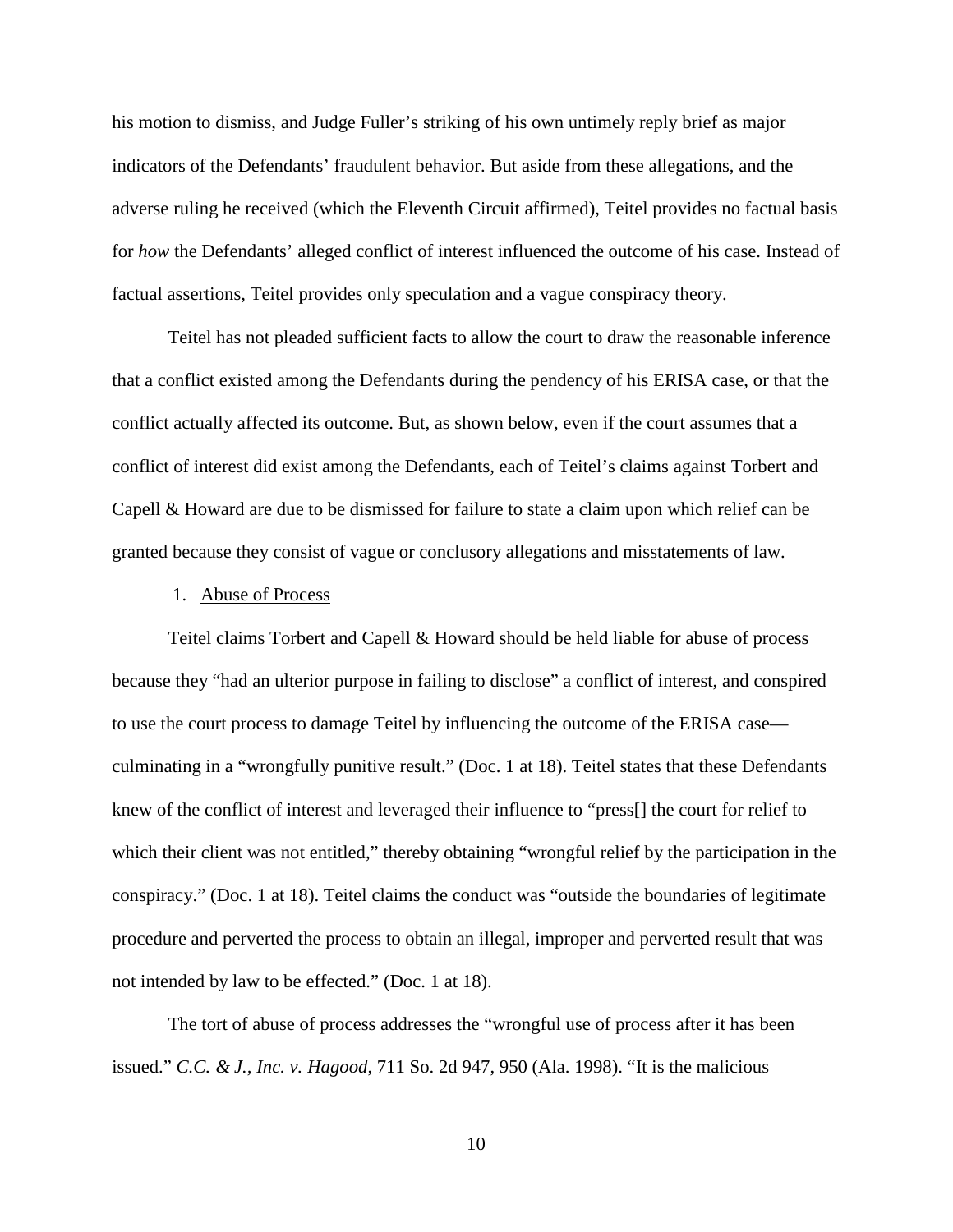perversion of a regularly issued process to accomplish a purpose whereby a result not lawfully or properly obtainable under it is secured." *Duncan v. Kent*, 370 So. 2d 288, 290 (Ala. 1979). To succeed on an abuse of process claim under Alabama law, the claimant must show (1) the existence of an ulterior purpose, (2) a wrongful use of process, and (3) malice. *Hagood*, 711 So. 2d at 950. Further, liability only attaches "if the [underlying] suit is brought, not to recover on the cause of action stated in the complaint, but for a collateral purpose." *Duncan*, 370 So. 2d at 290.

Teitel's Complaint alleges Defendants intentionally failed to disclose the existence of a conflict of interest among them to influence the outcome of the ERISA case against Teitel. However, he makes no factual allegations regarding the actual plaintiff in that case—Dr. Cromer-Tyler—nor claims she or Torbert were in any way involved with a conspiracy to file fraudulent or frivolous claims against Teitel. The plaintiff had a legitimate claim, won on that claim at trial, and then won again on appeal.

The only "malicious" motivation Teitel asserts is Defendants' financial and reputational gain. But alleging that an attorney is motivated by earning money is insufficient to show Torbert aided his client to pursue a "collateral purpose." Certainly a lawyer's goals of earning a profit and furthering his or her reputation are not the type of "collateral purpose" that gives rise to liability. Otherwise, every attorney who takes a case as part of earning a living would be liable for abuse of process. Teitel does not provide enough facts for the court to reasonably infer that the ERISA suit was not "confined to its regular and legitimate function in relation to the cause of action stated in the complaint." *Duncan*, 370 So. 2d at 290.

Teitel relies upon "threadbare recitals . . . supported by mere conclusory statements" to support his abuse of process claim. *Ashcroft v. Iqbal*, 556 U.S. 662, 678 (2009). Because Teitel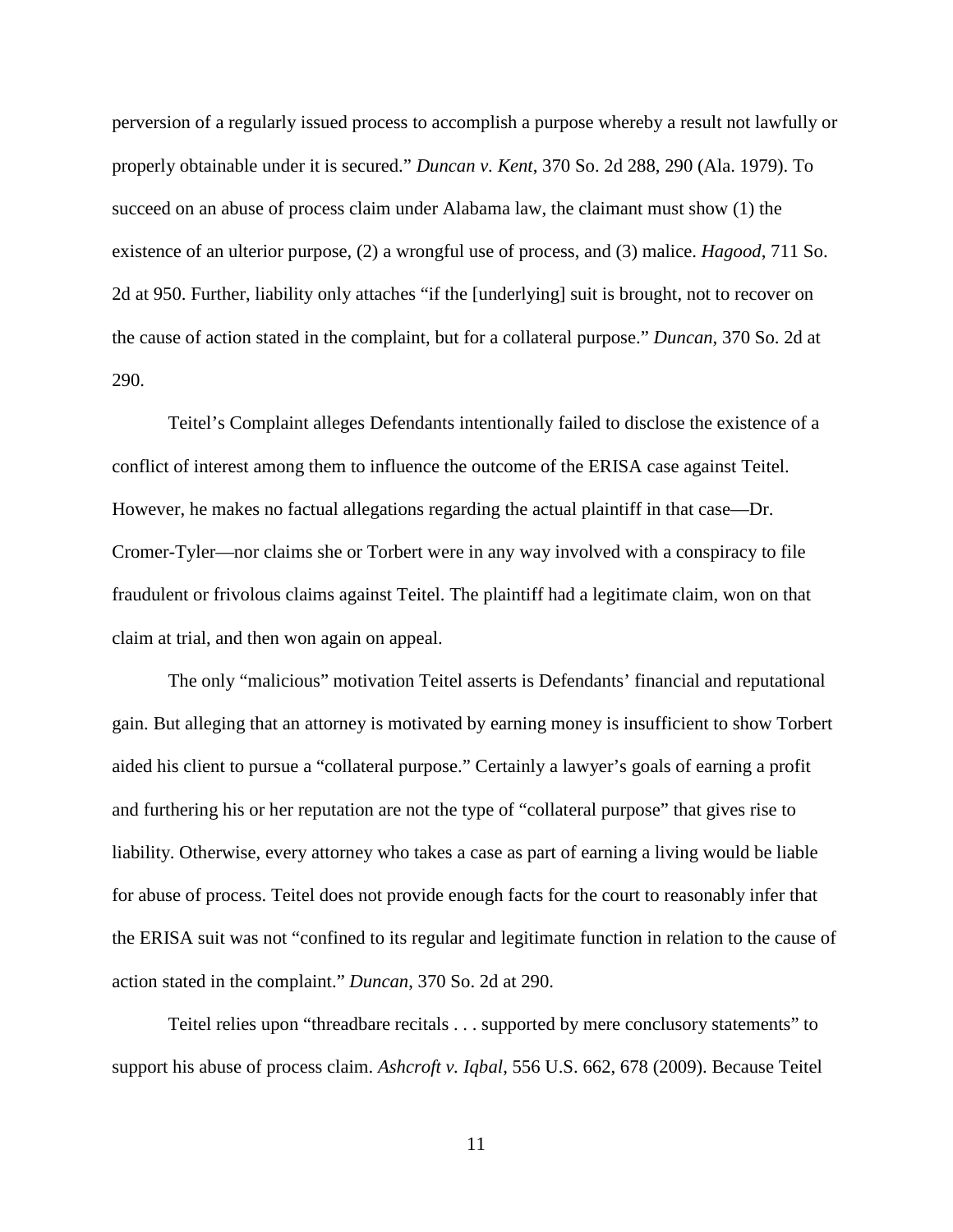has not provided enough facts to allow the court to draw the reasonable inference that Torbert and Capell & Howard are liable for abuse of process, the claim is due to be dismissed.

## 2. Claims based on Torbert's Failure to Disclose the Conflict of Interest

Teitel's negligence, gross negligence, negligent misrepresentation, and fraudulent misrepresentation claims all are premised on Teitel's assertion that Torbert had a duty to disclose the conflict of interest between himself and Defendants Wells and Holland-Torbert during the litigation of his ERISA case. Teitel states: "All Defendants owed a duty to [Teitel] to act according to the rules of fair play in the judicial process," and they breached that duty by failing to disclose the conflict of interest to him "and/or" the court. However, as explained below, although Torbert owed an ethical duty to disclose any conflict of interest to his client and/or the court, any breach of that duty cannot be the basis for civil liability. Also, Teitel acknowledges that Torbert and Capell & Howard did not owe him any duty under the common law because no attorney-client relationship existed between them. *See Sessions v. Espy*, 854 So. 2d 515, 523 (Ala. 2002).

Teitel argues that, by failing to disclose the conflict of interest, Torbert and Capell & Howard breached their duty, both to him and to the court, of "candor and fair dealing" under Rule 8.4 of the Alabama Rules of Professional Conduct. Rule 8.4 provides that it is professional misconduct for a lawyer to "engage in conduct involving dishonesty, fraud, deceit or misrepresentation," or to "engage in conduct that is prejudicial to the administration of justice." Ala. R. Prof. C. 8.4(c)–(d).

Teitel is correct that Torbert was required to disclose any genuine conflicts of interest and to otherwise ethically perform his legal services. *See Pesaplastic v. Cincinnati Milacron Co.*, 799 F.2d 1510, 1522 (11th Cir. 1986) ("It is axiomatic that attorneys owe a duty of candor to the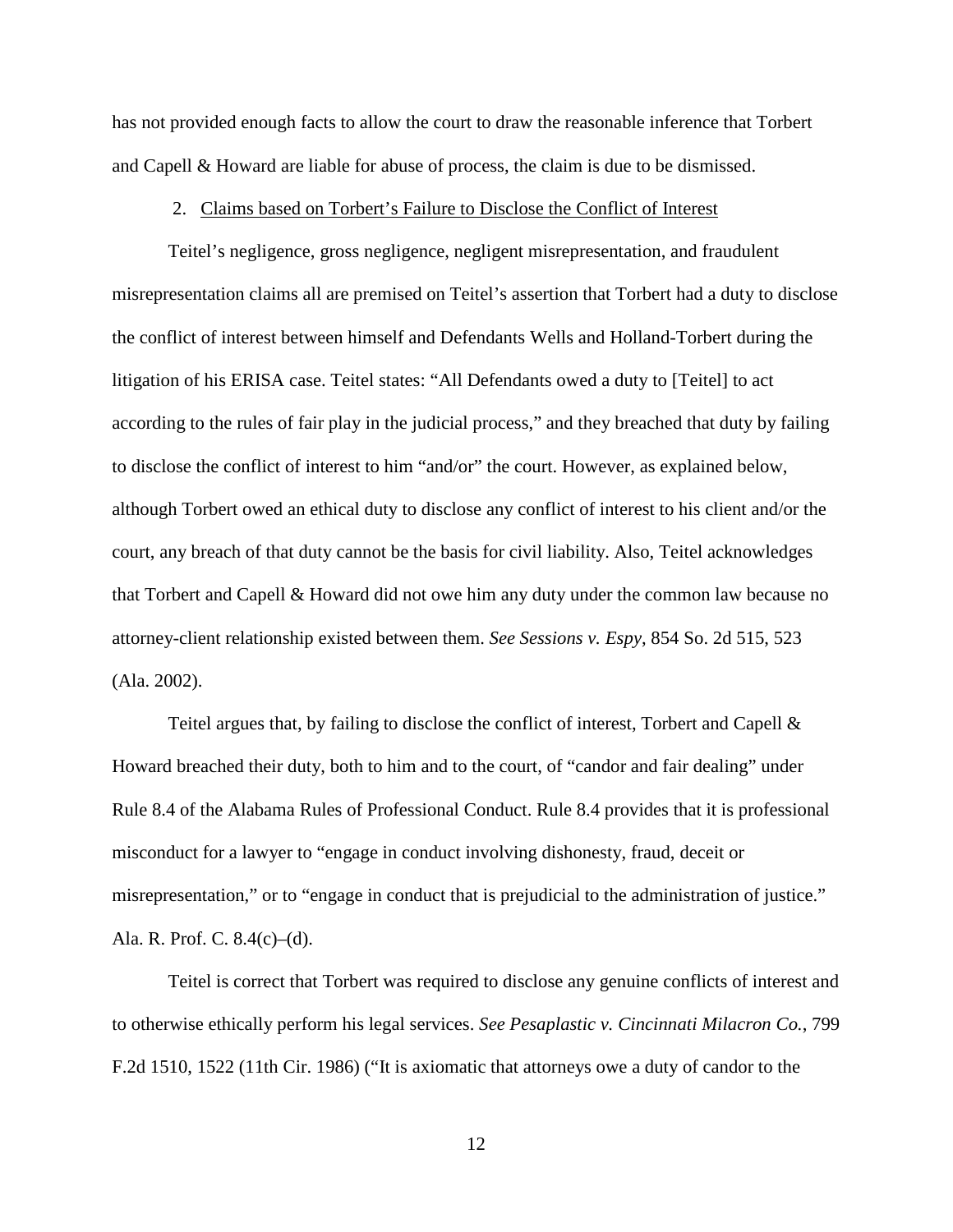court" and "have a duty to deal honestly and fairly with opposing counsel."). But failure to abide by the Rules of Professional Conduct does not give rise to a civil cause of action. The Rules explicitly state:

Violation of a Rule should not give rise to a cause of action nor should it create any presumption that a legal duty has been breached. The Rules are designed to provide guidance to lawyers and to provide a structure for regulating conduct through disciplinary agencies. They are not designed to be a basis for civil liability.

Ala. R. Prof. C. "Scope."

Thus, contrary to Teitel's assertion, Torbert's and Capell & Howard's duty of candor and fair dealing cannot be the foundation on which Teitel establishes his claims of negligence and misrepresentation. Teitel relies on Torbert's violation of this duty for each of his negligence and misrepresentation claims against Torbert and Capell & Howard; as discussed below, they are all due to be dismissed for failure to state a claim for which relief can be granted.

a. Negligence Claims

To prevail on a negligence claim under Alabama law, Teitel must prove (1) an existing duty of care to a foreseeable plaintiff; (2) breach of that duty; (3) proximate causation; and (4) damages. *See Martin v. Arnold*, 643 So. 2d 564, 567 (Ala. 1994).

Teitel claims Torbert breached his duty to disclose the conflict of interest, which then led to a wrongful outcome in his ERISA case. As such, he claims Torbert should be found liable for negligence and gross negligence. But, as stated above, a lawyer's violation of Rule 8.4 cannot be the basis for bringing negligence claims under Alabama law. Because Teitel relies on Rule 8.4 as the only foundation to establish Torbert's duty and breach of duty, his negligence and gross negligence claims are due to be dismissed for failure to state a claim for which relief can be granted.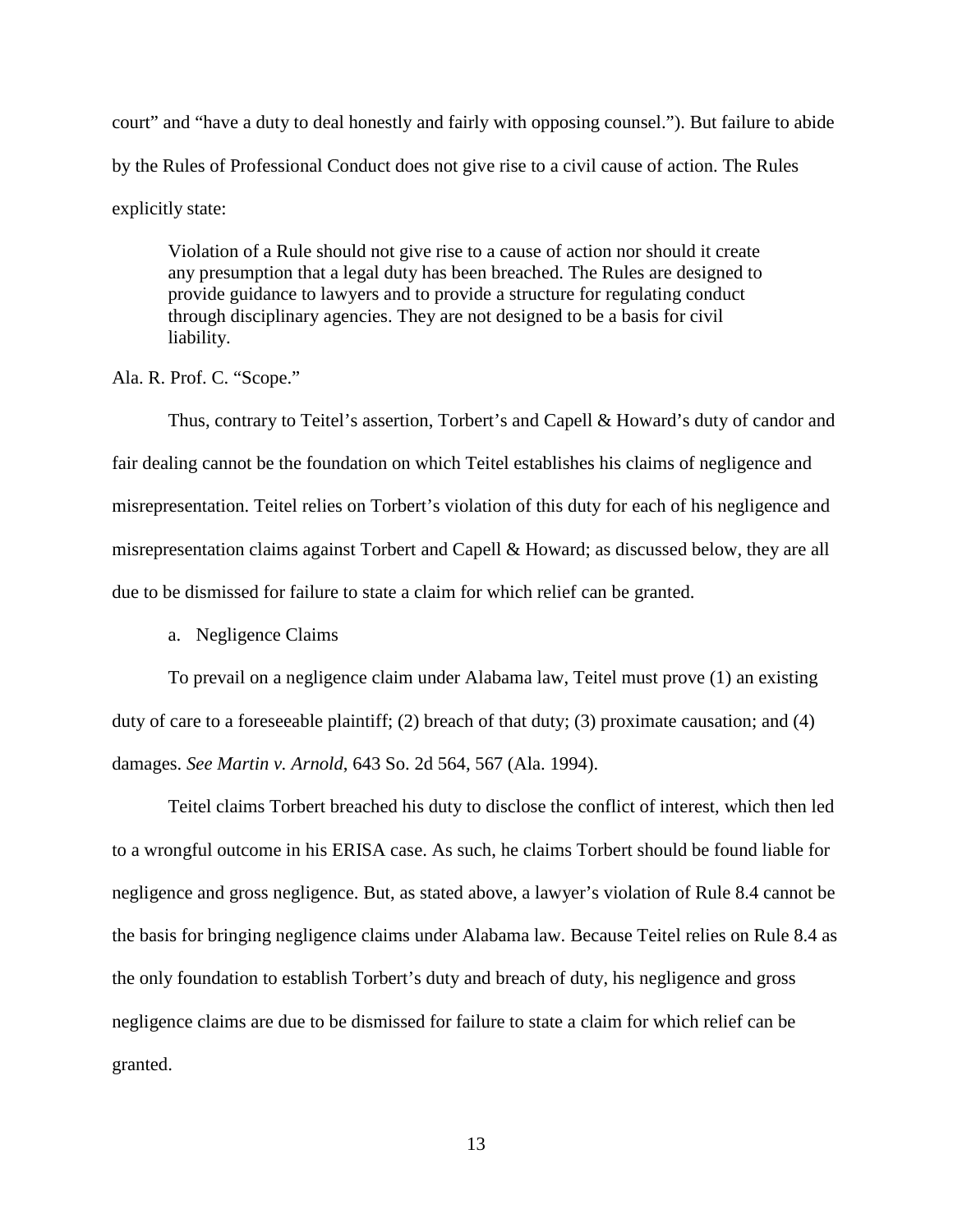#### b. Misrepresentation Claims

To succeed on his misrepresentation claims under Alabama law, Teitel must prove "(1) a misrepresentation of material fact, (2) made willfully to deceive, recklessly, without knowledge, or mistakenly, (3) which was justifiably relied on by the plaintiff under the circumstances, and (4) which caused damage as a proximate consequence." *Ex Parte DeimlerChrysler Corp.*, 952 So. 2d 1082, 1090 (Ala. 2006).

Teitel claims that Torbert's and Capell & Howard's failure to disclose the conflict of interest and the conspiracy to wrongfully influence the court amounts to a misrepresentation of material fact under Alabama law. But neither Torbert nor Capell & Howard made *any* representation to Teitel, their adversary, regarding the alleged conflict of interest. Like his negligence-based claims, Teitel's misrepresentation claims rely on Teitel's theory that Rule 8.4 required Torbert to disclose the conflict of interest to the court. But, again, Torbert's alleged violation of Rule 8.4 cannot be the basis upon which a civil cause of action is founded. Teitel provides no other authority requiring Torbert to disclose the conflict.

Also, as previously noted, Teitel has not pleaded sufficient facts to show that Torbert's failure to disclose the alleged conflict of interest damaged Teitel in any way. Even if Torbert made a misrepresentation of material fact upon which Teitel relied, Teitel has not shown that the outcome of his ERISA case would have been any different had Torbert disclosed the conflict or if Judge Fuller had recused himself. His failure to show that his reliance was in some way detrimental to him, coupled with the fact that the Eleventh Circuit affirmed the outcome, and in fact reversed the court on an issue in which the court had ruled in Teitel's favor, precludes a plausible claim for misrepresentation.

Torbert had no legal duty to disclose any conflict of interest to Teitel that could give rise